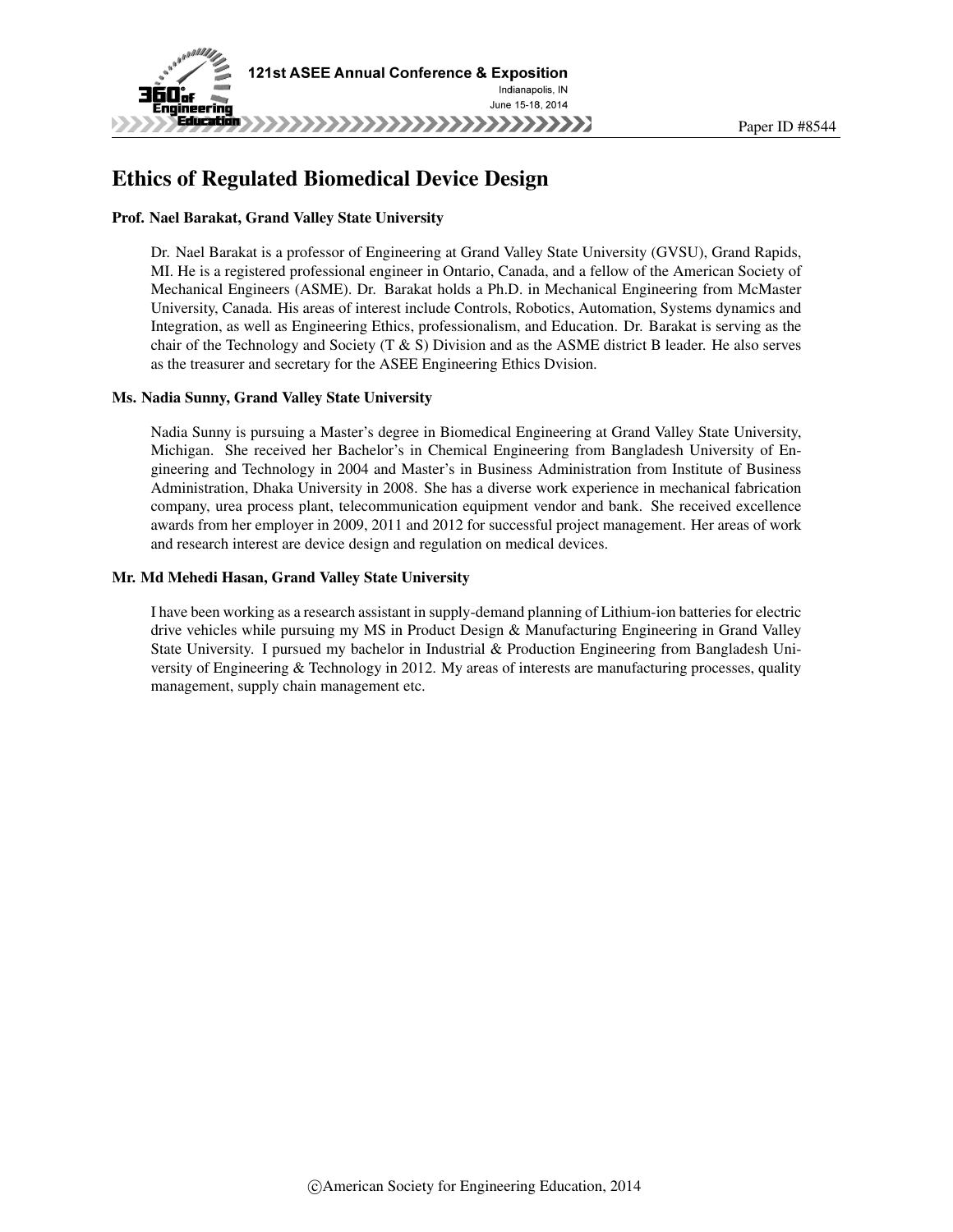# **Ethics of Regulated Biomedical Device Design**

Safety and welfare of human beings is the top priority of all codes of ethics for engineers. At the same time, market wants more useful and effective products from engineers in no time. Engineers working directly with the health sector, i.e. biomedical engineers, often have to struggle in making design choices to balance these demands for the very sensitive nature of the sector. Regulation and monitoring for this field of engineering is more heightened than any other for the same reason. This adds to the biomedical device design engineer's list to comply with, or risk to be alleged for.

Literature shows that biomedical engineers usually go through a number of dilemmas in different stages of a device design. Examples of these dilemmas include: sufficient safety of the user, need for clinical trials, and confidentiality level of the patient's data. These are examples of the issues reported as unresolved in most cases. While the regulator, the Food and Drug Administration (FDA), wants the device and its development process to be full-proof, and the code of ethics wants these to be ethical, the design engineer is left to make a balanced and correct choice. The fact that these issues end up being unresolved reveals a multifold opportunity for improvement. First, the existing code of ethics for biomedical engineers, from the Biomedical Engineering Society (BMES), is not currently adequate, with its broad nature, to help the engineer find a balanced decision and yet design a device that is safe and effective. Second, the education of biomedical engineers, particularly in the area of ethics, seems to be insufficient to equip them with what they need to overcome these hurdles. Third, the regulatory process in spirit agrees with the code but includes its own challenges.

This calls for an in-depth study of the ethical issues encountered in biomedical device design as well as additional clarification of the code of ethics, which influences both the student and the practicing engineer. It also calls for a check on the curriculum content related to the area of ethics and regulations, within biomedical engineering education programs. Screening through twenty leading universities shows evidence of ethics studies in engineering within different courses. However, presence of a thorough study on biomedical engineering ethics, for instance – a dedicated ethics course, is found in only one of them. Based on these findings, it is recommended that a weighty inclusion of studies on ethics, integrated with regulation, be part of the curriculum of biomedical engineering education. Recommendations to improve the existing code of ethics in this field are proposed as well as a discussion of integrating the code and the FDA regulation in the curriculum for biomedical engineers, to improve the situation.

**Keywords:** Biomedical engineering, engineering ethics, biomedical device design, medical device regulation, device licensing.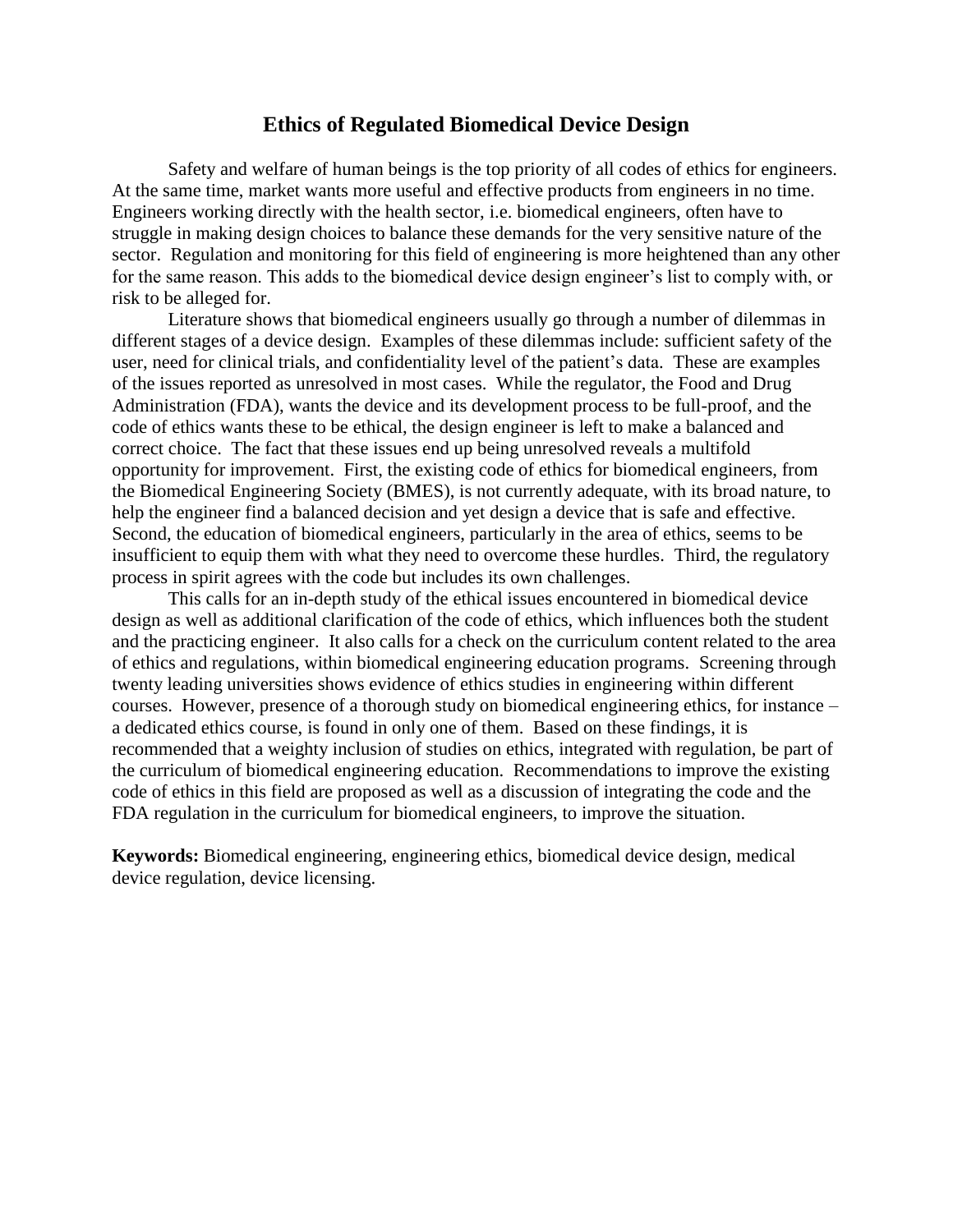#### **Introduction**

Biomedical engineers work directly with the health sector. This is a very sensitive area for its very nature and close involvement with human life. As a result, ethical concerns of the biomedical device design engineers as well as regulation on medical device development and marketing are both high. While market always wants more useful and effective devices from the engineers, concerns on ethical issues are reported that the device design engineers struggle to resolve<sup>1</sup>. This is in addition to the risk of failing to comply with the regulation, which adds up another dimension to their dilemma.

The term biomedical device means, an instrument, apparatus, implement, machine, contrivance, implant, in vitro reagent, or other similar or related article, including a component part, or accessory which is recognized in the official National Formulary, or the United States Pharmacopoeia, or any supplement to them; intended for use in the diagnosis of disease or other conditions, or in the cure, mitigation, treatment, or prevention of disease, in man or other animals; or intended to affect the structure or any function of the body of man or other animals, and which does not achieve any of its primary intended purposes through chemical action within or on the body of man or other animals and which is not dependent upon being metabolized for the achievement of any of its primary intended purposes<sup>2</sup>. This definition by United States FDA reflects how closely the biomedical devices interact with human life and functionality.

When faced by ethical concerns in different stages of designing such devices, engineer's first resource to look for guidance, based on their education, would be the code of ethics<sup>3</sup>. Code of ethics, in turn, recommends following regulations and industry standards. Despite the presence of code of ethics and regulatory guidelines, multiple ethical issues remain unresolved. This paper presents three of the example concerns faced by biomedical engineers. These are: 1) sufficient safety of the user (during utilization of the device), 2) need for clinical trials (that bears a possibility of the subject being harmed), and 3) confidentiality of the patients' information (which constitute a significant source to improve future versions of the device, or health service). Through a discussion of these examples it is revealed that the code of ethics in its current broad format, and the regulatory guidelines, are insufficient in helping out an engineer to make a safe decision and yet deliver a great device.

As a solution, the paper recommends inclusion of a more thorough and integrated study on the Code and FDA regulations, in biomedical engineering curriculums, as a way to equip biomedical engineering students with ways to resolve similar ethical dilemmas. This is based on a hypothesis of inadequate education of biomedical engineering students on handling ethical and regulatory issues in this field, through a general ethics course or module. This hypothesis was based on the result of screening biomedical engineering curriculums in twenty leading universities in the United States, and finding that only one of them requires a dedicated course on ethics for biomedical engineers. Moreover, this paper suggests improvement of the guidance from the Code of ethics and leadership from the related professional organization to reduce gray areas. It considered the completeness of the Code as a key to resolve ethical concerns. Upon scrutinizing each section of the existing Code from BMES and discovering the imprecise parts, also highlighted in previous literature, recommendations for improvement were provided<sup>4, 5</sup>.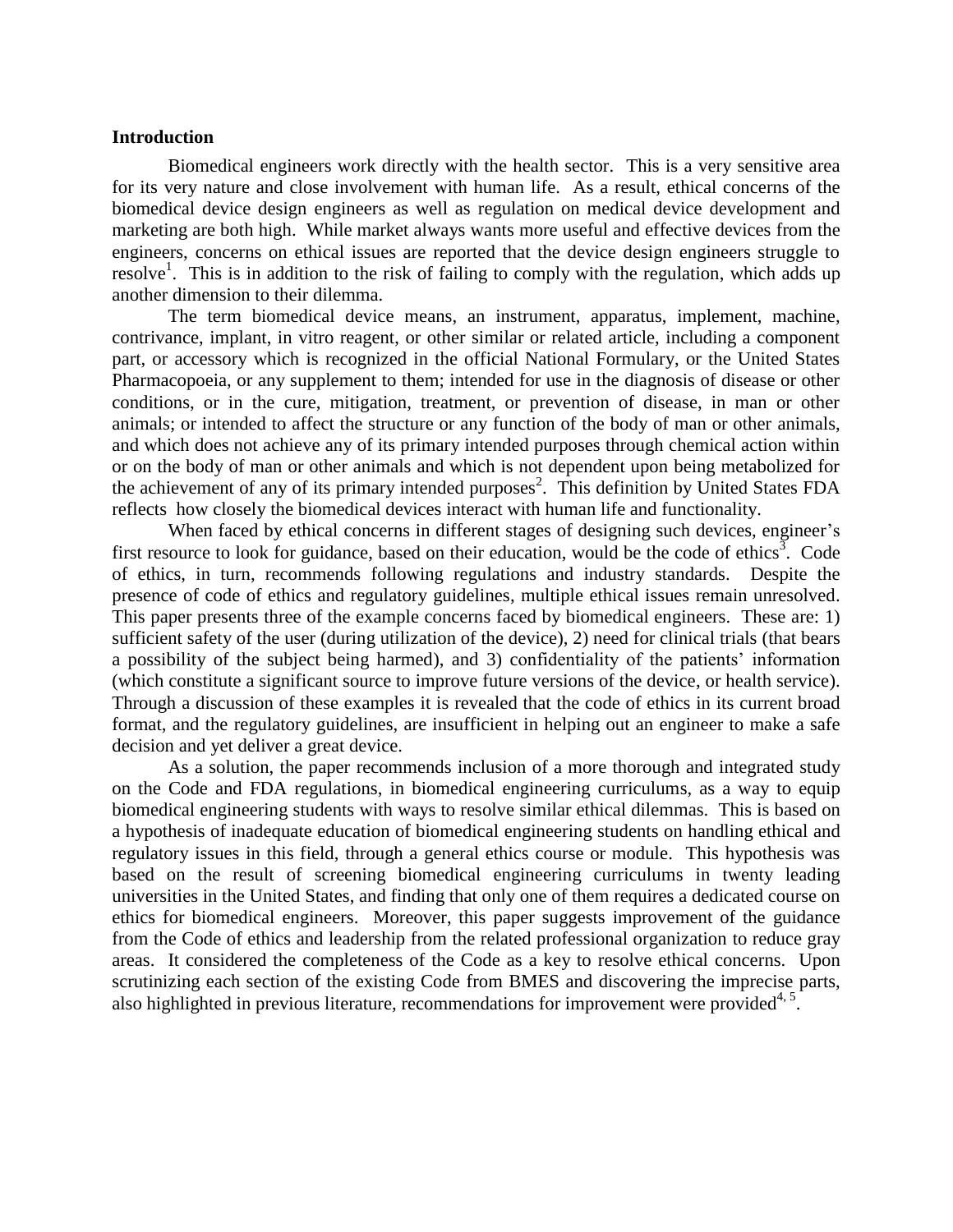### **Dilemmas Prevail**

Ethical concerns that the biomedical device design engineers often go through are uncovered in several research papers and articles<sup>1, 4, 5</sup>. Table 1 presents an analysis citing the three dilemmas in focus as mentioned in the introduction, and shows their coup through the Code. Possible parts of the code which best address them are quoted in the table to detect where the ethical gridlocks of biomedical device design still persist.

| <b>Dilemma</b>                                          | <b>Example of the Dilemma</b>                                                                                                                                                                                                                                                                                      | Guidance <sup>3</sup>                                                                                                                                                                                                                                                                                                  |  |  |  |  |
|---------------------------------------------------------|--------------------------------------------------------------------------------------------------------------------------------------------------------------------------------------------------------------------------------------------------------------------------------------------------------------------|------------------------------------------------------------------------------------------------------------------------------------------------------------------------------------------------------------------------------------------------------------------------------------------------------------------------|--|--|--|--|
| Safety in<br>the real use                               | What safety level is ethically<br>$\bullet$<br>adequate<br>before<br>to<br>ensure<br>marketing?<br>Tradeoff between project time<br>$\bullet$<br>and safety assuring experiments                                                                                                                                   | "Use their knowledge, skills, and<br>$\blacksquare$<br>abilities to enhance the safety, health,<br>and welfare of the public."<br>$\sqrt{2}$<br>The question of how much safety is<br>expected to be ensured persists.                                                                                                 |  |  |  |  |
| Clinical<br>trial                                       | Could a simulation have been<br>$\bullet$<br>sufficient?<br>clinical<br>trial<br>really<br><b>Is</b><br>a<br>$\bullet$<br>necessary?<br>What if any harm is caused to<br>$\bullet$<br>the subject?                                                                                                                 | "Comply fully with legal, ethical,<br>$\blacksquare$<br>institutional, governmental, and other<br>research<br>applicable<br>guidelines,<br>respecting the rights of and exercising<br>the responsibilities to colleagues,<br>human and animal subjects, and the<br>scientific and general public."                     |  |  |  |  |
|                                                         |                                                                                                                                                                                                                                                                                                                    | $\sqrt{2}$<br>The question of responsibility of the<br>experimenter for any damage caused<br>to the subject persists.                                                                                                                                                                                                  |  |  |  |  |
| Patient's<br>privacy                                    | How much sharing of<br>the<br>$\bullet$<br>information<br>patient's<br>is<br>ethically justified?<br>Should the information be at all<br>$\bullet$<br>shared for further research?                                                                                                                                 | "Regard responsibility toward and<br>$\blacksquare$<br>rights of patients, including those of<br>confidentiality and privacy, as their<br>primary concern."                                                                                                                                                            |  |  |  |  |
|                                                         | If research is not there, how can<br>$\bullet$<br>better treatment be given?                                                                                                                                                                                                                                       | $\sqrt{2}$<br>The confusion of how much disclosure<br>of patient's information is ethically<br>acceptable, persists.                                                                                                                                                                                                   |  |  |  |  |
| Overall<br>(with<br>reference to<br>the above<br>three) | What justifies these efforts if<br>$\bullet$<br>the device performs unsafe in<br>use, any harm is caused to the<br>subject of the trial, or patient's<br>information is misused?<br>Does the benefit of larger<br>٠<br>patient pool justify causing<br>harm to one subject? Is each life<br>not equally important? | "Consider the larger consequences of<br>$\overline{a}$<br>in<br>regard<br>their<br>work<br>to<br>cost,<br>availability, and delivery of health<br>care."<br>$\sqrt{2}$<br>The question - whether any harm<br>caused to one person is acceptable if a<br>large and good consequence for others<br>is ensured, persists. |  |  |  |  |

|  | Table 1: Ethical dilemmas and guidance from the Code |  |  |  |
|--|------------------------------------------------------|--|--|--|
|  |                                                      |  |  |  |

The first ethical gridlock is characterized in the design engineer's confusion of what safety level is ethically adequate, knowing that FDA considers any mistake to predict device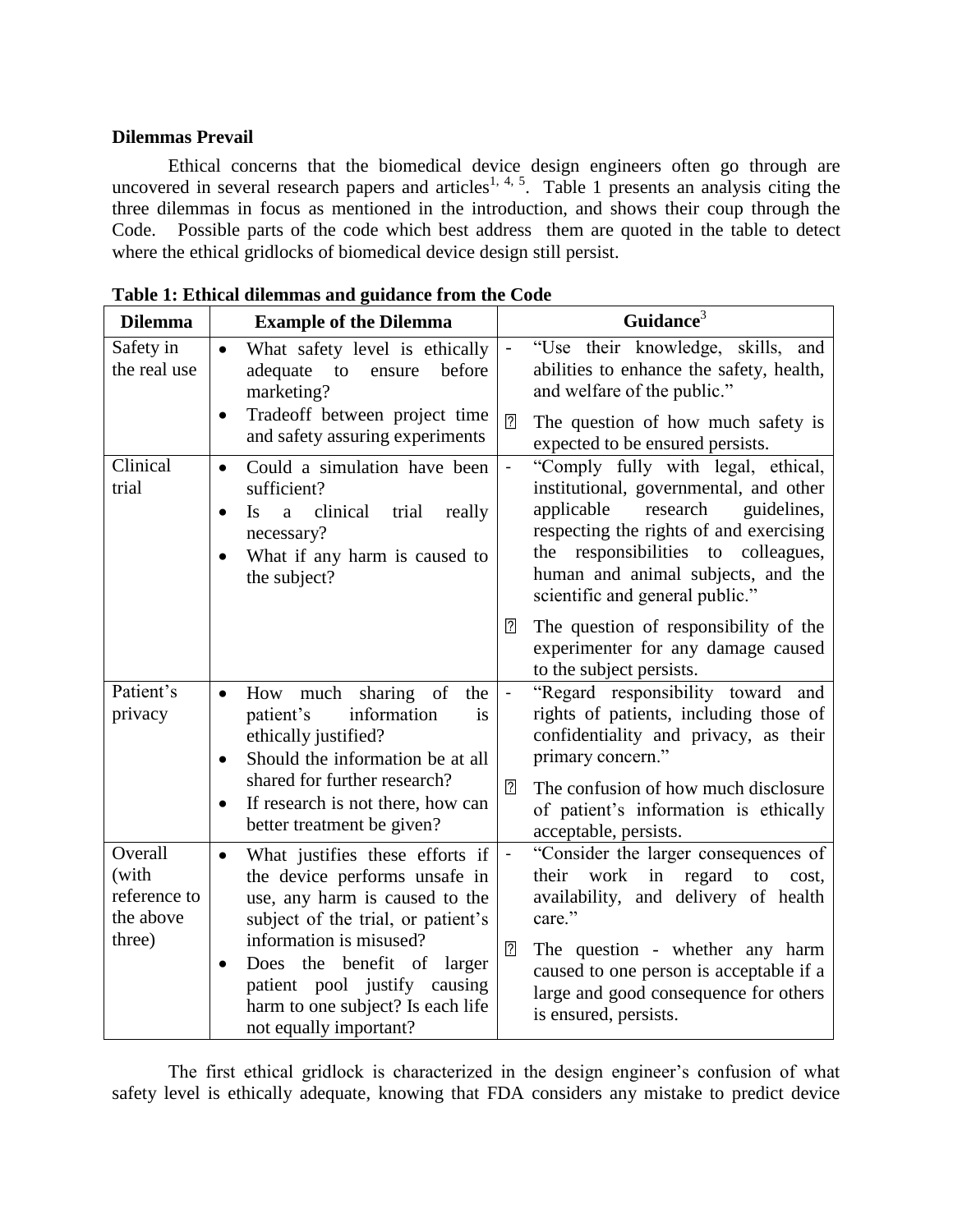failure as "intentional"<sup>6</sup>. For instance, a patient with several complications was being carried to the intensive care unit<sup>7</sup>. The transport monitor was showing a normal blood pressure and heart rate which remained stable for longer than realistic for a critical patient. When the patient was reassessed manually, the actual numbers were found alarming. It was found noticing the small "D" on the monitor screen that the device had been left in the demonstration ("demo") mode mistakenly by the transport team. The demo mode is necessary for training and checking the device's functionality. The device certainly passed through FDA's licensing process and all the ethical obligations including patient's safety was considered in design. Yet, the unintentional small "D" was enough to cause life risk for that emergency patient. With some difference in design, operation of the device could be made inherently safer using bigger font, or auto prompt for mode change, or alarm for prolonged demo mode and so on. All these design possibilities remained as the liability of the engineers; neither the Code nor the regulation could filter out the device from their honest mistake. Instead, ethical concepts, like the "Good Works Model," requires a person to make judgment by going "beyond what is required by standards and codes" in order "to improve product safety, social health or social well-being"<sup>7</sup>. However, such model would go against time and resource constraints during device production, which are realistic challenges imposed on the design engineer, who is left with the question of how safe is completely safe, unanswered. At the end, the only guiding legal standard continues to be the regulation by FDA.

The second ethical gridlock pertains to concerns of damage that can be caused to the subject during clinical trials. BMES code of ethics guides engineers to "comply fully with legal, ethical, institutional, governmental, and other applicable research guidelines, respecting the rights of, and exercising the responsibilities to, colleagues, human, and animal subjects, and the scientific and general public<sup>33</sup>. As such, the device design engineer needs to go through an unlimited list of research guidelines. Ethical research guideline, like Nuremberg Code states that "No experiment should be conducted, where there is a priori reason to believe that death or disabling injury will occur"<sup>8</sup>, whereas for FDA approval, clinical test results are a must, rendering methods like simulation, which circumvents high possibility of harm to subjects, to be insufficient. Nuremberg Code allows exceptions in cases like experiments "where experimental physicians also serve as subjects"<sup>8</sup>. Nevertheless, it does not answer what the designer's responsibility should be if any unforeseen damage is caused to the subject. Instead, it gives rise to a new concern of whether endangering a subject, only because the experimenters are ready to accept danger for themselves, is justified or not.

The third ethical gridlock relates to the part of the Code which states that "engineers shall regard the responsibility toward and rights of patients, including those of confidentiality and privacy, as their primary concern"<sup>5</sup>. The worry remains regarding how much sharing of the patient's information is ethically justified and still useful for research<sup>9</sup>. Even courts of law are still struggling with this issue and the verdicts differ by location and time.

### **FDA Regulations vs. Code of Ethics**

FDA's regulations and guidelines hold safety and effectiveness of a medical device as their primary focus, while requiring the device to contribute to human welfare in the area of healthcare<sup>10</sup>. This concept is aligned with the priorities of the relevant Code of ethics. Medical devices in the US can only be marketed upon FDA's clearance, or licensing, which essentially means a licensed device is safe and effective.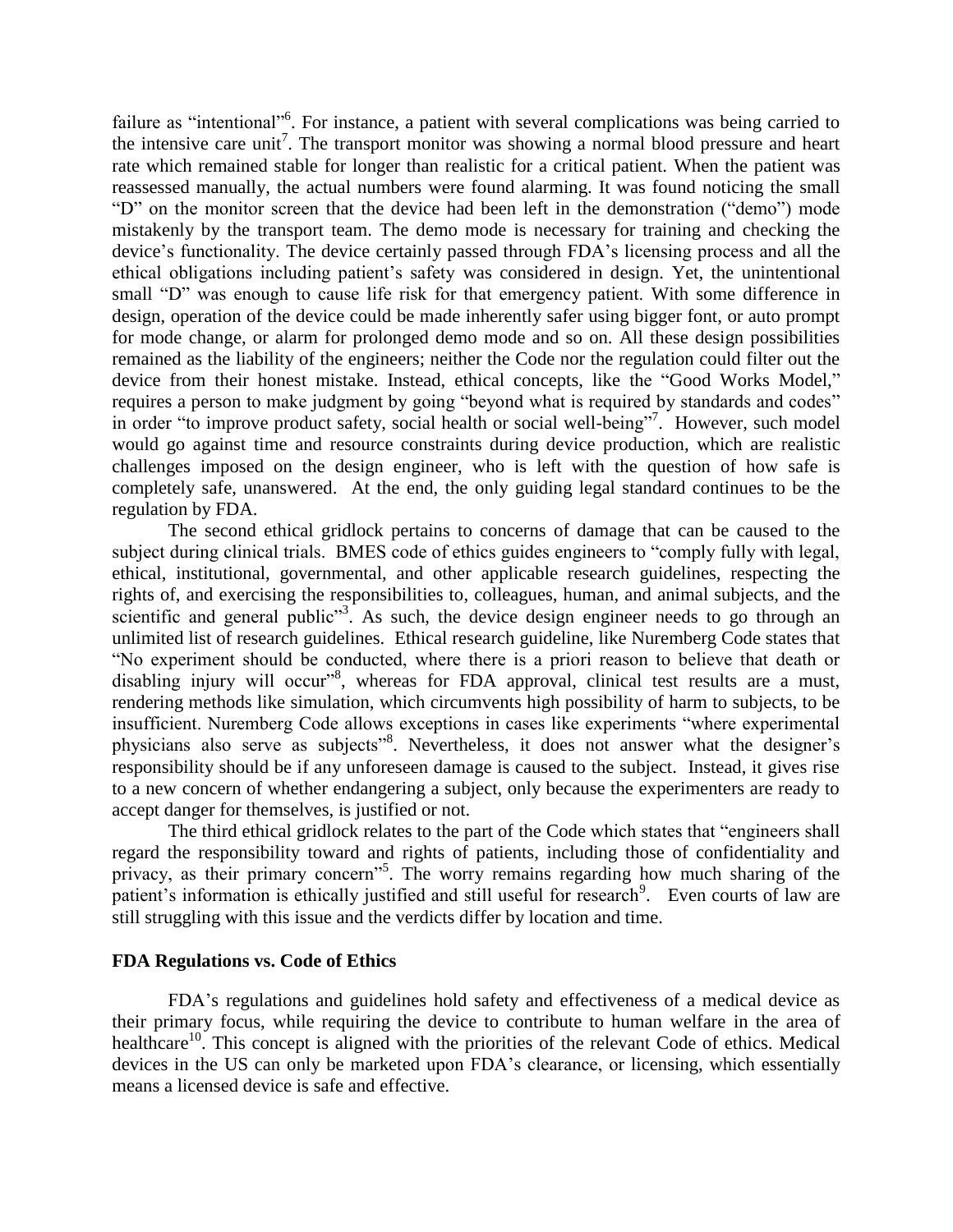The challenges are: the multifaceted licensing process requires decision making on risk classification of the device, and on selection of correct application process (filing, premarket notification, premarket approval) to follow. FDA's review and approval also takes significant time, especially when the device does not have a similar product in the market, i.e. new inventions. Figure 1 presents a simplified summary of FDA's licensing process. The diagram does not detail the to-and-fro time needed for providing additional information to FDA, routing through the internal if-gates that can get an applicant maze in the loops of different routes.



Figure 1: Flow diagram of the basic process of device licensing from FDA

A new invention needs nearly eight  $(8)$  months to be approved<sup>11</sup>. With the current competition, this time lag becomes detrimental to the inventor's market leadership. This results in less motivated manufacturers toward the noble spirit (safety and effectiveness) of the regulations. Manufacturers become more inclined to adhere only to the letters of the procedure to remain legal. It is not often difficult to present the new product as a similar one to an existing device and file the notification in a way that the equivalency criteria match for both<sup>12</sup>. Even without providing wrong information it lets the marketer to avoid the loops and delays in licensing.

This is an example of where practicality and functionality meets the supreme spirit and goal, but lengthy and complex process of licensing deviate the applicant from the ethical standard.

#### **Improving the Biomedical Engineering Curriculum**

As mentioned at the beginning, inadequate education of biomedical engineers in the area of professional responsibility and regulations is a reason for the ineptness in resolving ethical issues. Most engineering students receive ethics education through a dedicated course or other means as part of ABET requirements. However, for biomedical engineering students there is evidence that more is needed to equip them for their unique field. BMES was formed in 1968 and the latest revision of their Code of ethics was developed in 2004<sup>5</sup>. Biomedical engineering as a full-fledged undergraduate or graduate program is fairly new in the world of engineering. It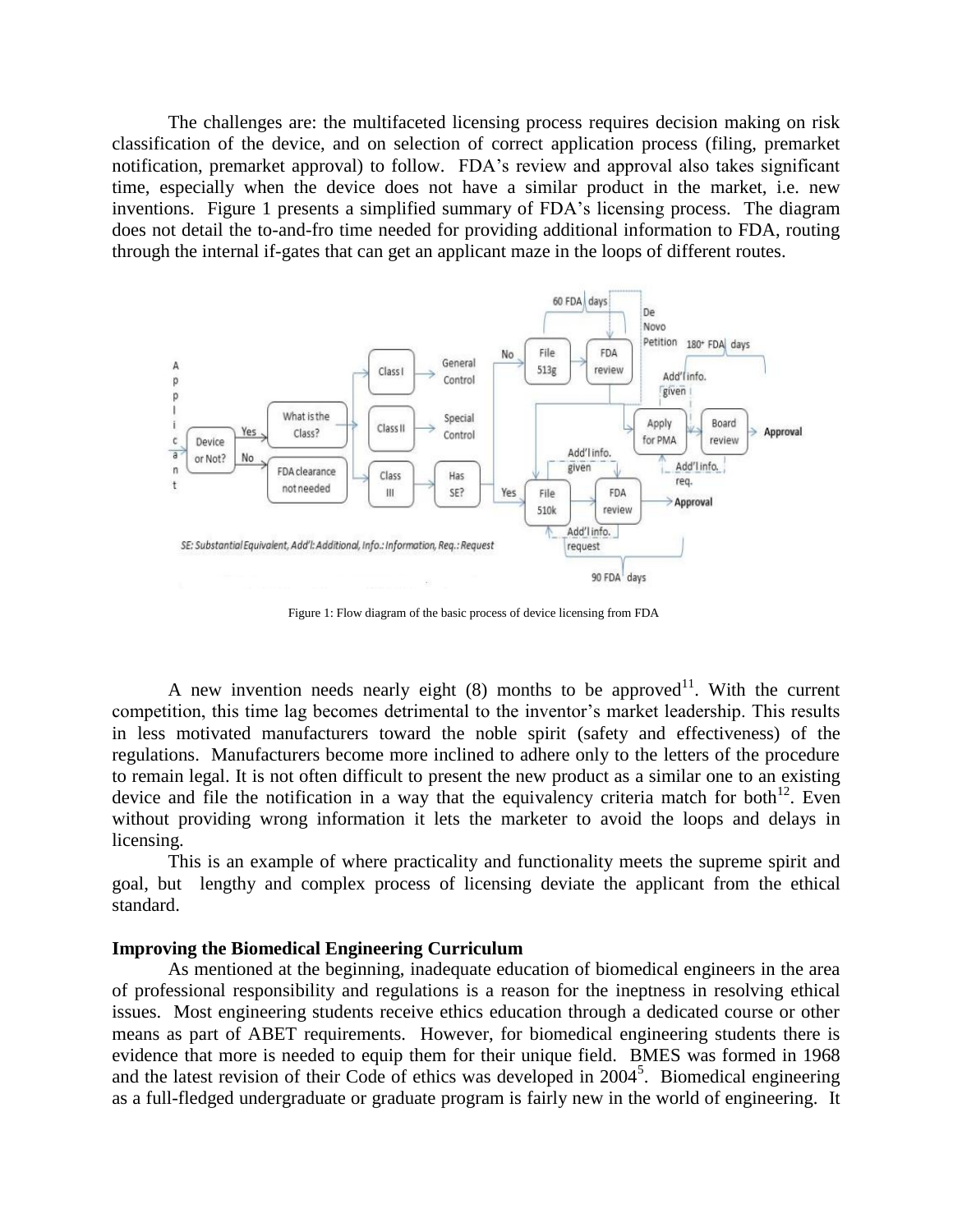is found from surveying accredited biomedical engineering undergraduate programs offered in twenty leading universities in the US, as available on their websites, that most of them require students to complete certain credits of general education, but those courses are not a dedicated study on ethics for biomedical majors. Only Stanford University, among these twenty universities, has a dedicated course on ethics for bioengineering majors<sup>13</sup>. Georgia Institute of Technology mandates an ethics course for biomedical engineering majors from a given list of elective courses of humanities and social science.<sup>14</sup> John Hopkins University recommends a course in which ethical issues are discussed amongst economic, political, or social issues related to technology<sup>15</sup>. However, it was not possible to find out from the majority of the websites whether FDA regulations are consulted or integrated into the curriculum. Some universities incorporate the regulatory side of medical device design in a part of the curriculum that is not connected directly to the study of ethical issues. For example, In Grand Valley State University, the licensing requirements are consulted as a part of a medical device design course<sup>16</sup>. Also, the University of California at Berkeley discusses basics of the regulations as part of their course named Structural Aspects of Biomaterials $17, 18$ .

Based on the short history and the investigation on the programs, it appears that this is the right time to integrate the Code in conjunction with the ethical perspective of the regulations as part of biomedical engineering education<sup>19</sup>. Addition of these two in the curriculum will facilitate more reviews of the Code and the regulations which will eventually help incorporate the experiences of the practitioners' in the ethical guidelines and make these more fulfilling. The benefit of consulting the Code and the regulatory guidelines in classrooms is it allows fresh ideas, without commercial interest, to flow in and interact with the ideas of the experienced ones. Classrooms also work as a good place to test new ideas or proposed modifications on hypothetical cases. It provides a forum to demand the changes required in the Code for it to be more fulfilling in addressing the design engineers' ethical dilemmas. In the process, the essence of both the principals (the Code and the regulation) becomes implanted in the emerging biomedical engineers' mind. It may ultimately prevent them from straying away from the spirit of the rules and enable them to come up with creative solutions to the gridlocks.

# **Improving the Code in Relation to Legal Standards**

As hypothesized in the beginning, impreciseness of the Code is a contributor in ethical gridlocks. Screening the Code revealed its reach to the ethical priorities at a broader level, leaving a number of gray areas for dilemmas to persist. As it guides to follow regulations, the regulatory requirements need to be synchronized to better address common ethical dilemmas faced by the medical device design engineers. As a step towards improvement, the Code needs more detailing and the regulations need to be more practical while preserving quality.

This harmonization can be achieved using multiple small steps including reviewing the Code and the regulations frequently (e.g. annually), among experts from all related fields of biomedical device design, education, and licensing. Frequent reviews of regulations might be occurring, but the continuously evolving ethical issues can be better resolved using this integrated approach in the reviews. BMES can take the lead in facilitating this effort as most professional engineering organizations are currently doing through handling initiation and guidance of codes and standards related to their relevant areas. The regulatory body (FDA) should consider a more inclusive approach to reviewing the rules and the professional society should take a more active role in advising the regulatory body.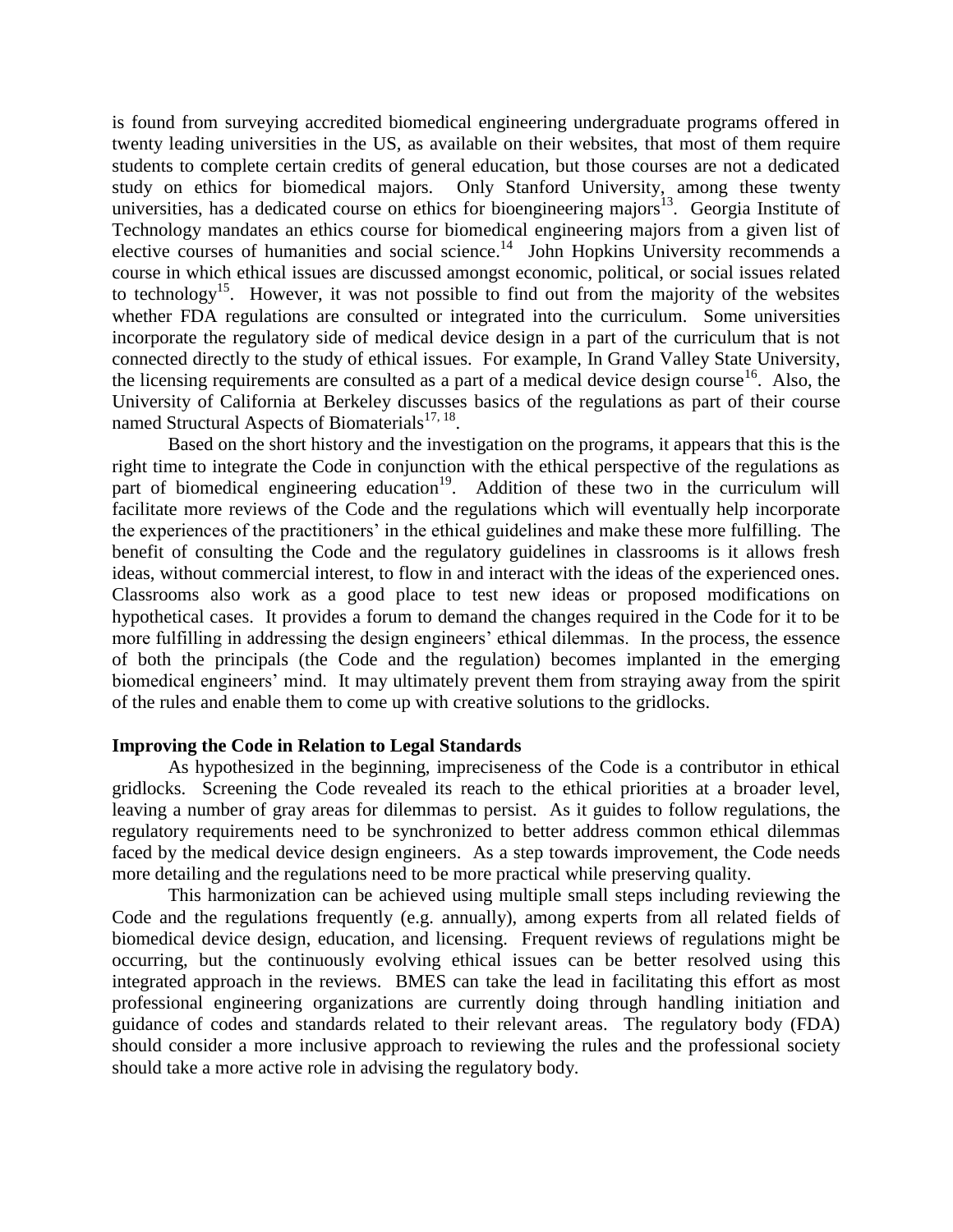For immediate tuning of the Code, some explicit guidelines and themes can be incorporated in the different sections of the Code as discussed in the following points:

- **1. Professional Obligations**: Safety of the user or patient needs to be emphasized as the highest priority. The Code from National Society of Professional Engineers can be followed for wording<sup>20</sup>. References should be made to the FDA regulations and the higher ethical calling of professional beyond legal requirements.
- **2. Privacy issues in relation to product improvement**: Some guidance is needed regarding sharing of patient's information for research on device performance. Some limit is needed to be mentioned for the engineer to be ethically clear about adequate safety considerations. For instance, defining appropriate failure mode could be set as the engineer's acceptable responsibility.
- **3. Professional responsibility:** The Code needs to be more explicit on unknown consequences that a design engineer reasonably cannot predict. It can hold them responsible for gross negligence, but needs to be a respite for practically unpredictable results.
- **4. Research Ethics:** Addition of some minimal research guidelines that must be followed in biomedical engineering research, as an appendix to the Code is required to equip researchers with the basic ethical guidance to start with. In addition, a guideline needs to be in the Code on what to be considered as research and on whether it will be in the scope of the mentioned appendix or not.

# **Conclusion & Recommendation**

This paper presented three examples of ethical issues lingering with biomedical engineers in spite of the existence of related regulations and a code of ethics from the relevant professional society, BMES. Studying these issues shows that education of biomedical engineers as while in college is inadequate and has clear room for improvement. The greater forum for familiarizing and training up the rising biomedical engineers in solving ethical issues as well as breeding innovative solutions to the problems is recommended to be the classrooms. Studying the Code, integrated with regulations is suggested to be added as part of the biomedical engineering curriculum. Case studies and other classroom activities can be developed and tested for their effectiveness in enabling engineers to make better ethical choices.

In addition, the Code of ethics of the BMES takes a broad approach that challenges its practicality. Lack of detailing of the Code adds up to the challenges faced by biomedical engineers. The Code can be improved further to provide more guidance to reduce areas of ethical dilemmas like the ones discussed specifically in this paper. It is recommended that the BMES code of ethics include more explicit statements addressing the higher calling of the code compared to legal and regulatory requirements while emphasizing the close agreement between the code of ethics and the spirit of regulations. FDA's device licensing process can be streamlined further for a more practical utilization and ease of understanding. This will make it simpler to follow and less time consuming.

# **References**

- 1. W. Nicholas and N. Barakat, 2009. "Inclusion of Bio-Engineering into Existing Codes of Ethics", Spring Conference of American Society of Engineering Education.
- 2. FDA, Is The Product A Medical Device? [online] February 2014. Available at: [http://www.fda.gov/medicaldevices/deviceregulationandguidance/overview/classifyyourdevice/ucm0](http://www.fda.gov/medicaldevices/deviceregulationandguidance/overview/classifyyourdevice/ucm051512.htm) [51512.htm](http://www.fda.gov/medicaldevices/deviceregulationandguidance/overview/classifyyourdevice/ucm051512.htm)